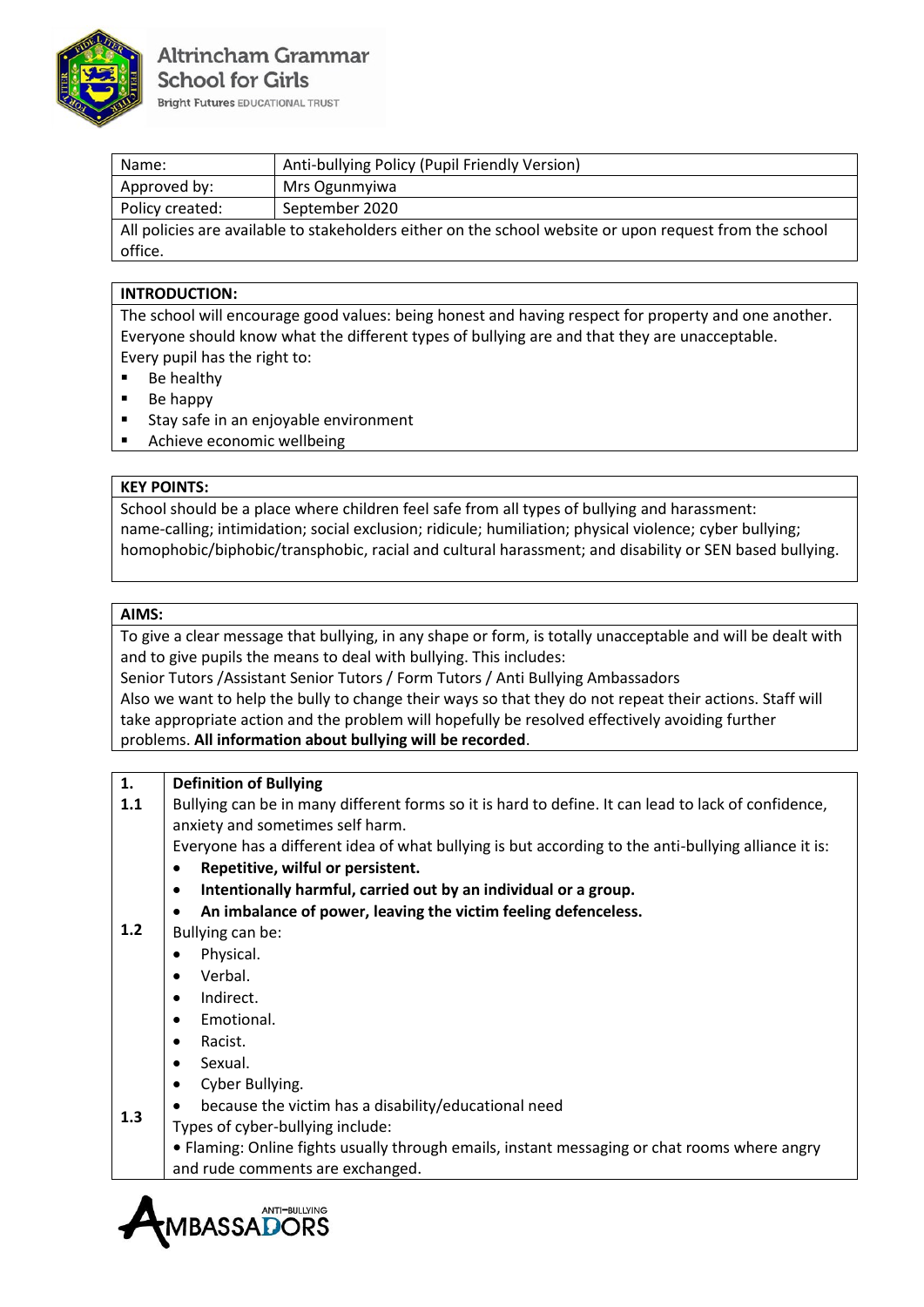

# **Altrincham Grammar School for Girls Bright Futures EDUCATIONAL TRUST**

|     | • Denigration: Putting mean online messages through email, instant messaging, chat rooms, or<br>websites set up to make fun of someone. |
|-----|-----------------------------------------------------------------------------------------------------------------------------------------|
|     | • Exclusion: Intentionally leaving someone out of a group such as instant messaging, friend sites,<br>or other online group activities. |
|     | . Outing: Sharing secrets about someone online including private information, pictures, and<br>videos.                                  |
|     | • Trickery: Tricking someone into revealing personal information then sharing it with others.                                           |
|     | . Impersonation: Pretending to be someone else when sending or posting mean or false<br>messages online.                                |
|     | • Harassment: Repeatedly sending malicious messages to someone online.                                                                  |
|     | . Cyber-stalking: Continuously harassing and denigration including threats of physical harm.                                            |
| 1.4 | Actions NOT considered to be bullying                                                                                                   |
|     | Not liking someone<br>٠                                                                                                                 |
|     | Being excluded (unintentionally)                                                                                                        |
|     | Accidentally bumping into someone<br>$\bullet$                                                                                          |
|     | A single act of telling a joke about someone<br>$\bullet$                                                                               |
|     | Arguments<br>$\bullet$                                                                                                                  |
|     | Expression of unpleasant thoughts or feelings regarding others<br>$\bullet$                                                             |
|     | Isolated acts of harassment, aggressive behaviour, intimidation, or meanness<br>$\bullet$                                               |
| 2.  | <b>The Strategies</b>                                                                                                                   |
| 2.1 | A restorative approach will be used if appropriate- - where both the bully and victim work                                              |
|     | together to find an agreeable way to deal with the bullying. This may involve circle time,                                              |
|     | Restorative practice (methods used to improve relationships) and use of apology. The                                                    |
|     | restorative approach is deemed successful only when both parties are satisfied with the outcome<br>and can move forward.                |
|     |                                                                                                                                         |

| 3.                                                                                              | <b>Outcomes</b>                                                                                     |
|-------------------------------------------------------------------------------------------------|-----------------------------------------------------------------------------------------------------|
| 3.1                                                                                             | If a bully does not stop bullying, then there will be appropriate sanctions from the school. Each   |
|                                                                                                 | case will be dealt with on an individual basis. Parents/carer of both the victim and the bully will |
|                                                                                                 | be informed of the consequences of more bullying and a range of sanctions can be used. The          |
| bully can be kept at rec or lunch away from others and may be taken out of lessons. In the most |                                                                                                     |
|                                                                                                 | serious of incidents the Principal has the right to exclude a pupil.                                |

| 4.  | Preventing it                                                                                        |  |
|-----|------------------------------------------------------------------------------------------------------|--|
| 4.1 | Bullying can be stopped. Students are encouraged to report incidents of bullying to staff, anti-     |  |
|     | bullying ambassadors or via the Sharp System. Staff are asked to be alert and to look out for the    |  |
|     | early signs of bullying and there are staff on duty around school during rec and lunch times.        |  |
|     | Pupils coming to school before 08:30 should go straight to the dining room where there will be       |  |
|     | supervision. After school pupils can stay in the library until collected. The library closes at 5pm. |  |
|     | Antibullying ambassadors are around the site at rec on Monday and Tuesday, next to the RS            |  |
|     | office, to report any incidents of bullying.                                                         |  |
|     |                                                                                                      |  |

| 5.  | Training and Teaching                                                                              |  |
|-----|----------------------------------------------------------------------------------------------------|--|
| 5.1 | Staff are trained to deal with bullying. Pupils have PSHE, drama lessons and assemblies which will |  |
|     | focus on bullying. We will be supportive when dealing with bullying and aim to increase the self-  |  |
|     | confidence amongst pupils involved.                                                                |  |
|     |                                                                                                    |  |